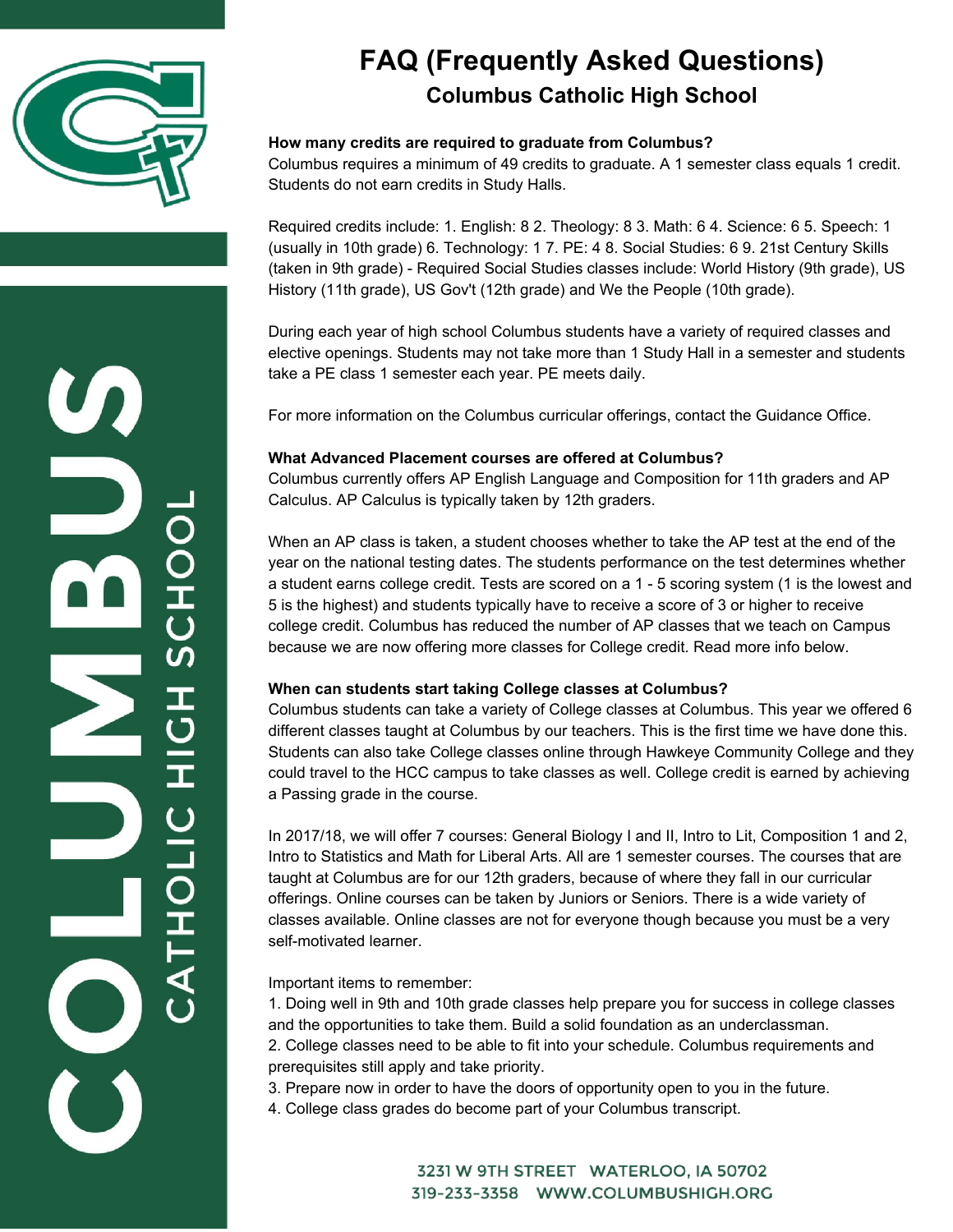

エしい エリニエ リニロエー

## **FAQ (Frequently Asked Questions) Columbus Catholic High School**

### **How often do students have PE at Columbus?**

Columbus students either have PE 1st semester or 2nd semester during the school year. During the semester of PE, students have PE every day on their schedule. This differs from middle school where students have PE throughout the year, but they do not have it every day. Columbus does not grant 'athletic exemptions' from PE unlike the Waterloo public high schools.

#### **Is Spanish the only foreign language taught at Columbus?**

Spanish is the only foreign language taught by a Columbus teacher in the classroom. Columbus offers Spanish 1-4. Typically 3 sections of Spanish 1 are taught followed by 3 sections of Spanish 2 and 2 sections each of Spanish 3 and 4. At this time, there is not enough demand to be able to finance and staff a teacher of another language on the Columbus teaching staff.

There are several Columbus students taking a different foreign language through the Iowa Online Academy. These classes have an instructor that provides instruction online and there is an additional cost to taken one of these classes, because they are no longer free to Columbus. Students must be very self-motivated and disciplined in order to succeed in an online class. Online learning is not for everyone.

#### **What is the Columbus Band like?**

The Columbus Band has made amazing strides in the last 5+ years. This year over 50 students are enrolled in Band and they do an amazing job. We are very proud of their performances and sound quality. Columbus also offers Jazz Band and an audition-based Honors Jazz as well. Columbus Band students play in the Pep Band at Columbus games and attend a variety of contests during the year as well.

#### **What trips are students able to go on while they are enrolled at Columbus and when do they occur?**

Columbus students are able to participate in a variety of trips currently while they are enrolled Columbus. They include:

- NCYC (the National Catholic Youth Conference that occurs every other year in Indianapolis; this trip is sponsored by Waterloo Catholic Youth Ministry; it is open to all HS students) Close-up (this annual weeklong trip to DC is an option for 11th grade students)
- Columbus Fine Arts Trip (this trip takes place every other year and is open to students enrolled in our Fine Arts classes; Students will be traveling to Denver this year shortly after Spring Break),
- European History trip to Europe (this 10 day trip to Europe happens in the Spring after Spring Break and is open to 12th graders in Mr. Schnieders Advanced European History class; you must take the class in order to be eligible for the trip).

By participating in a variety of extracurricular options, students are also able to attend competitions throughout the State.